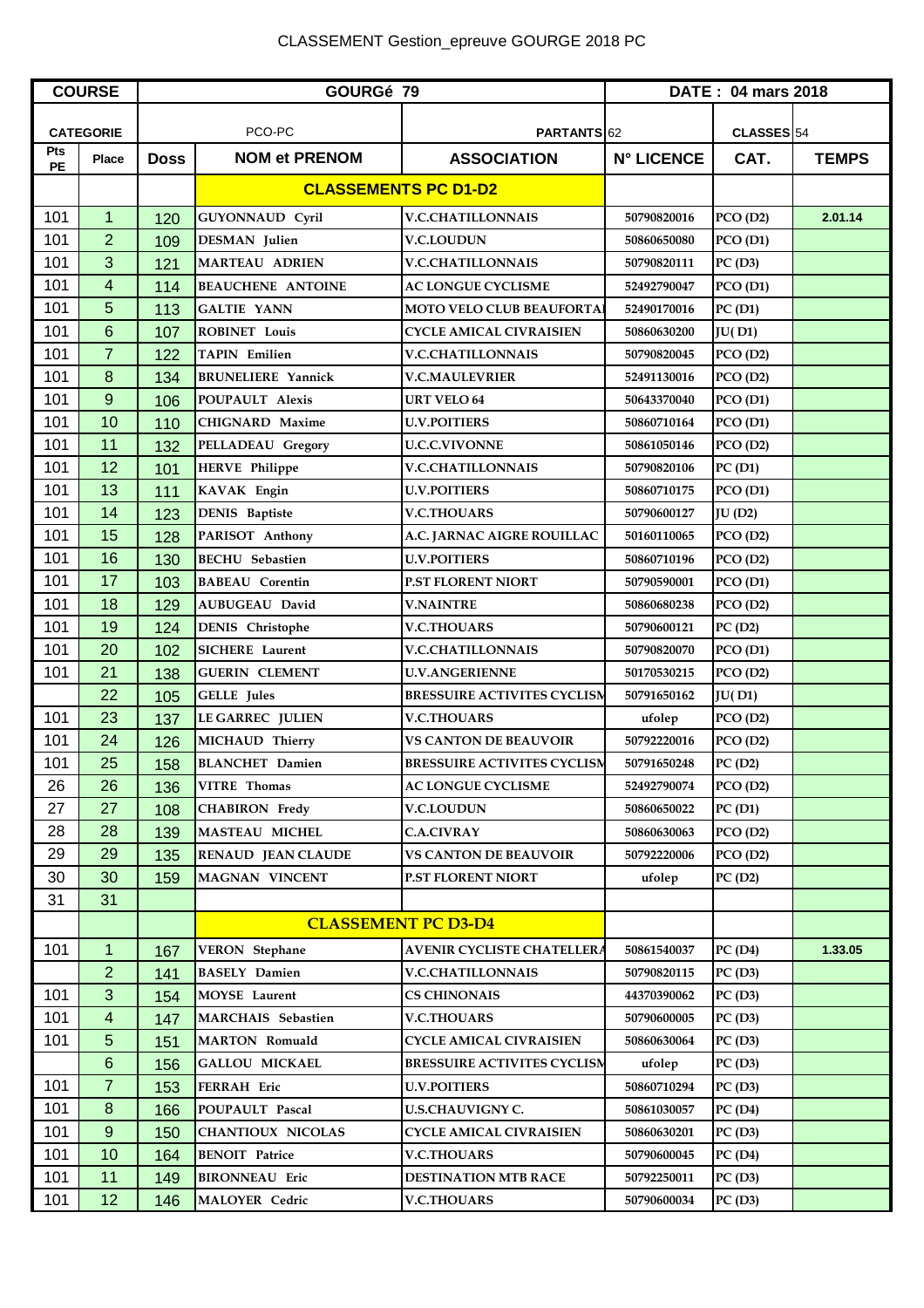| 101 | 13               | 140 | <b>BABEAU</b> David       | <b>V.C.CHATILLONNAIS</b>           | 50790820112 | PC(D3)  |       |
|-----|------------------|-----|---------------------------|------------------------------------|-------------|---------|-------|
| 101 | 14               | 157 | <b>GRAVELEAU PASCAL</b>   | <b>TEAM A.BIGOT.79</b>             | 50790560008 | PC(D3)  |       |
| 101 | 15               | 144 | <b>SOUCHET</b> Gerard     | <b>V.C.CHATILLONNAIS</b>           | 50790820075 | PC(D3)  |       |
| 101 | 16               | 155 | <b>LANGLOIS PASCAL</b>    | <b>V.C.LOUDUN</b>                  | 50860650023 | PC(D3)  |       |
| 101 | 17               | 119 | <b>BARLIETR PASCAL</b>    | <b>V.C.CHATILLONNAIS UFOLEP</b>    | ufolep      | PC(D3)  |       |
|     | 18               | 160 | <b>CHOLLET Eddy</b>       | <b>V.C.CHATILLONNAIS</b>           | 50790820018 | PC(D4)  |       |
| 101 | 19               | 145 | DAVID Jerome              | P.ST FLORENT NIORT                 | 50790590197 | PC(D3)  |       |
| 101 | 20               | 163 | <b>MARTINEAU Fabien</b>   | <b>V.C.CHATILLONNAIS</b>           | 50790820085 | PC(D4)  |       |
| 101 | 21               | 165 | JAMOIS Nicolas            | <b>V.C.ST MAIXENT</b>              | 50791170038 | PC(D4)  |       |
| 101 | 22               | 161 | <b>DUPUIS</b> Jacky       | <b>V.C.CHATILLONNAIS</b>           | 50790820110 | PC(D4)  |       |
| 101 | 23               | 162 | <b>GARREAU Axel</b>       | <b>V.C.CHATILLONNAIS</b>           | 50790820095 | PC(D4)  |       |
| 101 | 24               | 148 | MILLET Julien             | <b>BRESSUIRE ACTIVITES CYCLISM</b> | 50791650004 | PC(D3)  |       |
| 101 | 25               |     |                           |                                    |             |         |       |
|     |                  |     | <b>CLASSEMENT PC D1</b>   |                                    |             |         |       |
|     | $\mathbf{1}$     | 109 | <b>DESMAN</b> Julien      | <b>V.C.LOUDUN</b>                  | 50860650080 | PCO(D1) | #REF! |
| 101 | $\overline{2}$   | 114 | <b>BEAUCHENE ANTOINE</b>  | <b>AC LONGUE CYCLISME</b>          | 52492790047 | PCO(D1) | #REF! |
| 101 | 3                | 113 | <b>GALTIE YANN</b>        | <b>MOTO VELO CLUB BEAUFORTA</b>    | 52490170016 | PC(D1)  | #REF! |
| 101 | 4                | 107 | <b>ROBINET Louis</b>      | <b>CYCLE AMICAL CIVRAISIEN</b>     | 50860630200 | JU(D1)  | #REF! |
| 101 | 5                | 106 | POUPAULT Alexis           | <b>URT VELO 64</b>                 | 50643370040 | PCO(D1) | #REF! |
| 101 | 6                | 110 | <b>CHIGNARD Maxime</b>    | <b>U.V.POITIERS</b>                | 50860710164 | PCO(D1) | #REF! |
| 101 | $\overline{7}$   | 101 | <b>HERVE Philippe</b>     | <b>V.C.CHATILLONNAIS</b>           | 50790820106 | PC(D1)  | #REF! |
| 101 | 8                | 111 | <b>KAVAK Engin</b>        | <b>U.V.POITIERS</b>                | 50860710175 | PCO(D1) | #REF! |
|     | $\boldsymbol{9}$ | 103 | <b>BABEAU</b> Corentin    | <b>P.ST FLORENT NIORT</b>          | 50790590001 | PCO(D1) | #REF! |
|     | 10               | 102 | <b>SICHERE</b> Laurent    | <b>V.C.CHATILLONNAIS</b>           | 50790820070 | PCO(D1) | #REF! |
| 101 | 11               | 105 | <b>GELLE</b> Jules        | <b>BRESSUIRE ACTIVITES CYCLISM</b> | 50791650162 | JU(D1)  | #REF! |
| 101 | 12               | 108 | <b>CHABIRON Fredy</b>     | <b>V.C.LOUDUN</b>                  | 50860650022 | PC(D1)  | #REF! |
| 101 | 13               |     |                           |                                    |             |         | #REF! |
|     |                  |     | <b>CLASSEMENT PC D2</b>   |                                    |             |         |       |
| 101 | $\mathbf{1}$     | 120 | <b>GUYONNAUD Cyril</b>    | <b>V.C.CHATILLONNAIS</b>           | 50790820016 | PCO(D2) | #REF! |
| 101 | $\overline{2}$   | 121 | <b>MARTEAU ADRIEN</b>     | <b>V.C.CHATILLONNAIS</b>           | 50790820111 | PC(D3)  | #REF! |
| 101 | $\mathbf{3}$     | 122 | TAPIN Emilien             | <b>V.C.CHATILLONNAIS</b>           | 50790820045 | PCO(D2) | #REF! |
| 101 | 4                | 134 | <b>BRUNELIERE</b> Yannick | <b>V.C.MAULEVRIER</b>              | 52491130016 | PCO(D2) | #REF! |
| 101 | 5                | 132 | PELLADEAU Gregory         | <b>U.C.C.VIVONNE</b>               | 50861050146 | PCO(D2) | #REF! |
| 101 | $6\,$            | 123 | <b>DENIS</b> Baptiste     | <b>V.C.THOUARS</b>                 | 50790600127 | JU(D2)  | #REF! |
| 101 | $\overline{7}$   | 128 | PARISOT Anthony           | A.C. JARNAC AIGRE ROUILLAC         | 50160110065 | PCO(D2) | #REF! |
| 101 | $\bf 8$          | 130 | <b>BECHU</b> Sebastien    | <b>U.V.POITIERS</b>                | 50860710196 | PCO(D2) | #REF! |
| 101 | $\boldsymbol{9}$ | 129 | AUBUGEAU David            | <b>V.NAINTRE</b>                   | 50860680238 | PCO(D2) | #REF! |
| 101 | 10               | 124 | <b>DENIS</b> Christophe   | <b>V.C.THOUARS</b>                 | 50790600121 | PC(D2)  | #REF! |
| 101 | 11               | 138 | <b>GUERIN CLEMENT</b>     | <b>U.V.ANGERIENNE</b>              | 50170530215 | PCO(D2) | #REF! |
| 101 | 12               | 137 | <b>LE GARREC JULIEN</b>   | <b>V.C.THOUARS</b>                 | ufolep      | PCO(D2) | #REF! |
| 101 | 13               | 126 | MICHAUD Thierry           | <b>VS CANTON DE BEAUVOIR</b>       | 50792220016 | PCO(D2) | #REF! |
| 101 | 14               | 158 | <b>BLANCHET</b> Damien    | <b>BRESSUIRE ACTIVITES CYCLISM</b> | 50791650248 | PC(D2)  | #REF! |
| 101 | 15               | 136 | VITRE Thomas              | <b>AC LONGUE CYCLISME</b>          | 52492790074 | PCO(D2) | #REF! |
| 101 | 16               | 139 | <b>MASTEAU MICHEL</b>     | <b>C.A.CIVRAY</b>                  | 50860630063 | PCO(D2) | #REF! |
| 101 | 17               | 135 | <b>RENAUD JEAN CLAUDE</b> | <b>VS CANTON DE BEAUVOIR</b>       | 50792220006 | PCO(D2) | #REF! |
| 101 | 18               | 159 | MAGNAN VINCENT            | <b>P.ST FLORENT NIORT</b>          | ufolep      | PC(D2)  | #REF! |
| 101 | 19               |     |                           |                                    |             |         | #REF! |
|     |                  |     | <b>CLASSEMENT PC D3</b>   |                                    |             |         |       |
|     |                  |     |                           |                                    |             |         |       |
| 101 | 1                | 141 | <b>BASELY Damien</b>      | <b>V.C.CHATILLONNAIS</b>           | 50790820115 | PC(D3)  | #REF! |